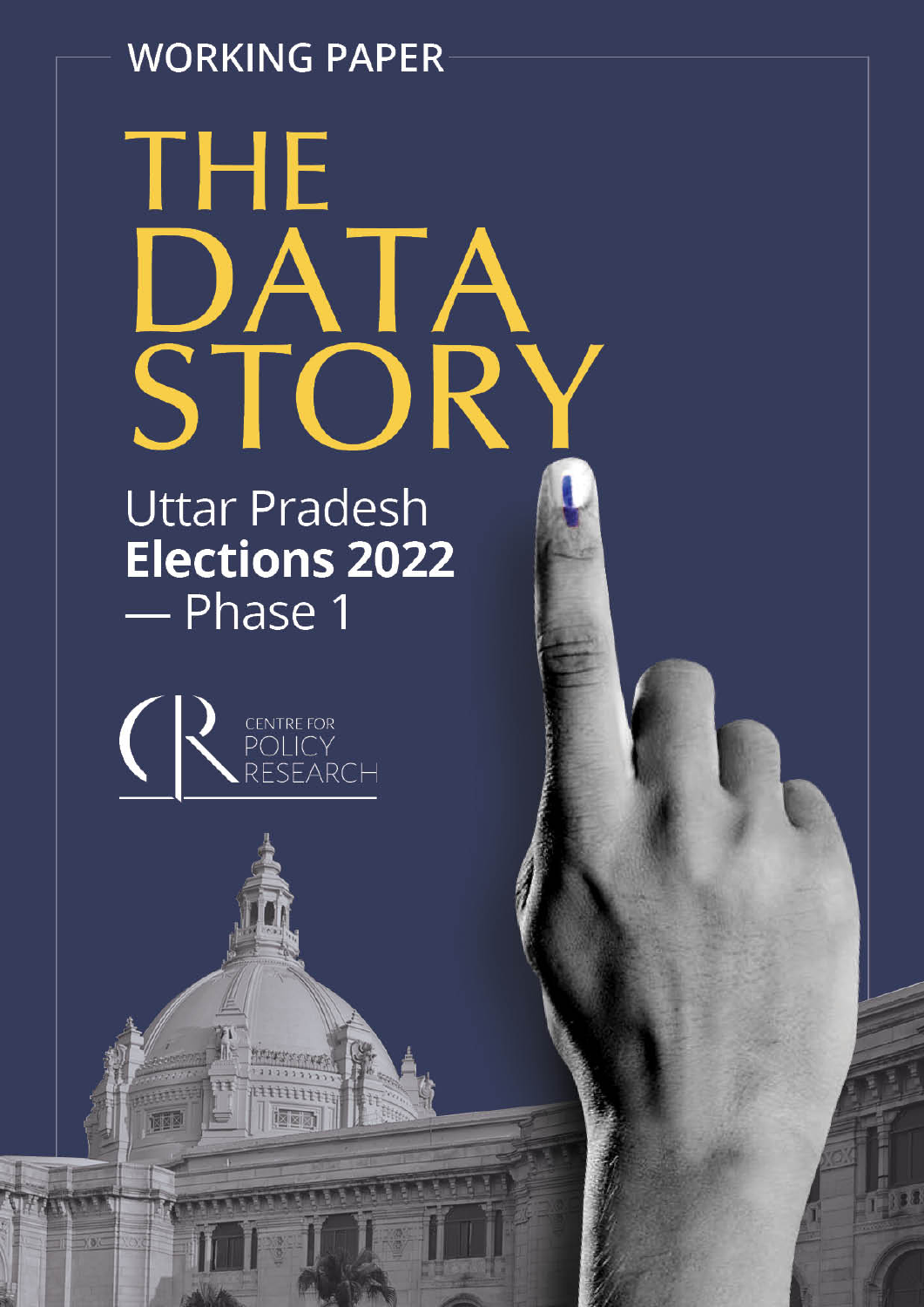# The Data Story: Uttar Pradesh Elections 2022 – Phase 1

DataCommons @ CPR

10 February 2022

#### **1 Introduction**



Figure 1: Phase 1 Assembly Constituencies

In the first phase of the Uttar Pradesh elections of 2022, 58 assembly constituencies (ACs) will go to the polls. Polling will take place on 10 February, 2022. This short piece constitutes the first piece in our data collaboration with *Datalok*, [1](#page-1-0) who have provided detailed, digitized data for every polling booth in Uttar Pradesh (UP) over multiple elections. Our analysis here makes use of electoral results in the 2017 election disaggregated into the 21,271 polling booths nested within the 58 ACs going to the polls.

Three key lessons emerge from this exercise.

<span id="page-1-0"></span><sup>&</sup>lt;sup>1</sup>Datalok is a research and analysis firm that helps organizations take data-driven informed decisions. For more details, please visit [datalok.in.](https://datalok.in/)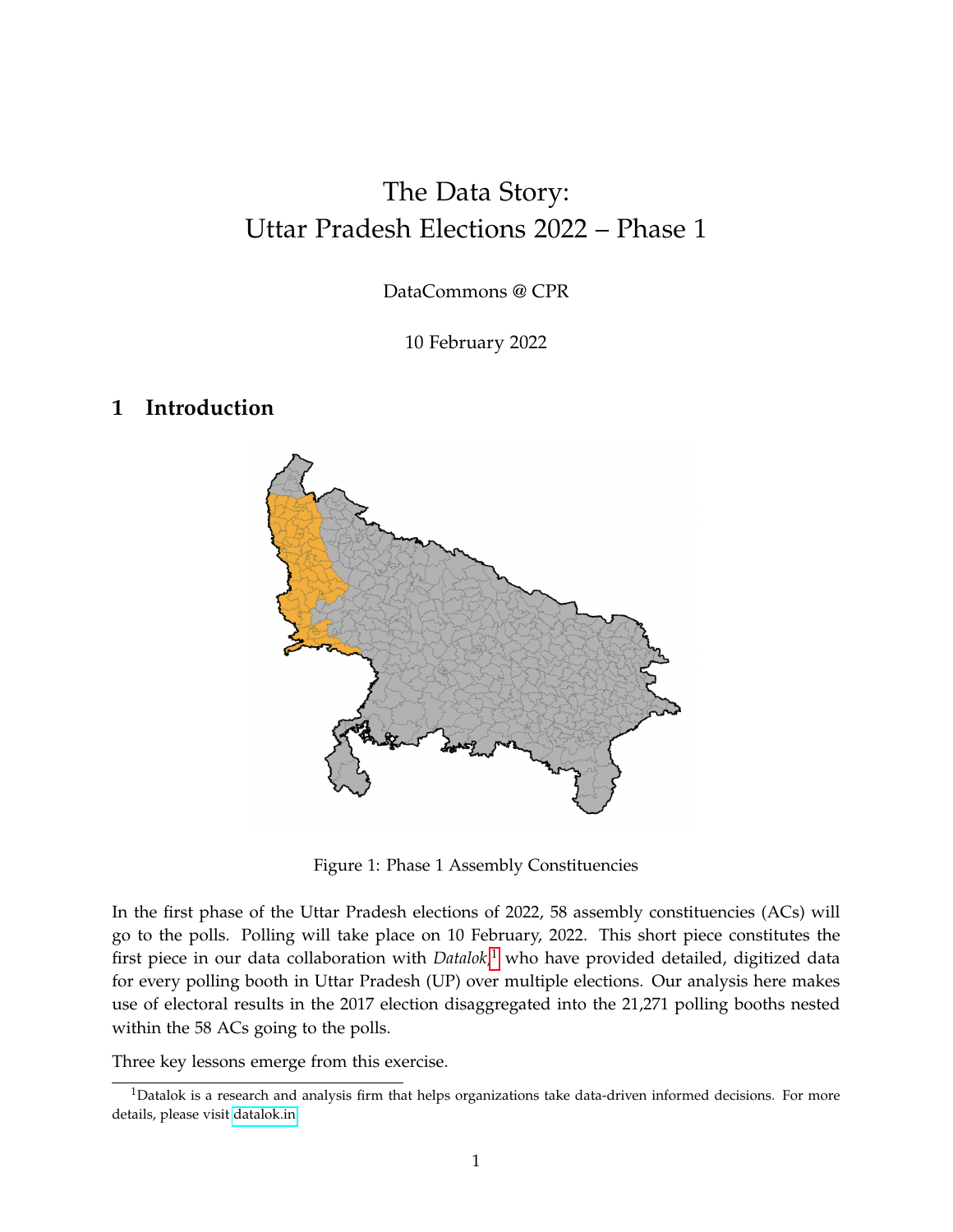First, the Muzaffarnagar riots of 2013, and subsequent Hindu-Muslim polarization, transformed the competitive multiparty nature of the party system into a stable area of support for the Bharatiya Janata Party (BJP). In particular, religious polarization created a narrative frame to generate caste consolidations and "countermobilization" against certain politically significant communities, namely Muslims and Jatavs, in the region.

Second, this pattern of Hindu-Muslim polarization structured local politics (polling booth level) in key ways. With a successful countermobilzation strategy, the BJP built stable, large majorities of local support in which the election was largely uncompetitive. Its competitors, the Samajwadi Party (SP), the Bahujan Samaj Party (BSP), Rashtriya Lok Dal (RLD) and the Congress Party (INC), were limited to support in concentrated clusters of the Muslim, Jat and Jatav community alongside a small base of loyal party supporters.

Third, the areas in which BJP's countermobilization strategy was less successful saw fractionalization among voters to yield multiparty or fragmented party competition at the local level. Such fragmentation effectively reduced the vote share threshold a party must reach to win the polling booth. In such a scenario, locally numerous and dominant communities, e.g., Muslims, Jats, Jatavs, could consolidate to make caste-specific parties victorious.

In this note, we describe the historical empirical pattern of voting in these 58 ACs, with some concluding thoughts on how recent events and ground-level observations may affect these dynamics. Section 2 describes recent events in the region alongside demographic factors to understand the outcomes of the 2012 and 2017 state elections, and the 2014 and 2019 national elections, across these 58 ACs. Section 3 delves deeper into the polling booth trends from the 2017 election. Section 4 provides brief concluding thoughts, with some insights into what we see on the ground today.

## **2 Background and Context**

The traditional demographic context of the Phase 1 areas is that of multiple caste assertions and a resulting party fragmentation due to caste-based parties. The 58 ACs in the first phase correspond to areas contained in the districts of Aligarh, Agra, Baghpat, Bulandshahr, Gautam Buddha Nagar, Ghaziabad, Mathura, Meerut, Muzaffarnagar, Panchsheel Nagar and Prabudh Nagar (the latter two districts were created after the 2011 Census, carved out from Ghaziabad and Muzaffarnagar, respectively). To provide some context, we contextualize the bases of various parties with Indian Census data. The percentage of Muslims, scheduled castes (SCs), and the percentage of Jatavs among SCs is shown for these districts in figure 2.

Mayawati, the leader of the BSP, is from this region (Gautam Buddha Nagar). The BSP is known to appeal particularly to the Jatav community – the largest community among SCs in UP at 54%. The areas in phase 1 correspond to districts with a particularly high percentage of Jatavs. According to the 2011 Indian Census, the percentage Jatavs of among SCs is at least 70% in almost every district in this phase, much higher than the UP-wide percentage. It is interesting to note that the percentage of SCs in this region is not unusually high for UP (with an SC population of 23% across UP according to the 2011 Census). Rather, it is the high concentration of Jatavs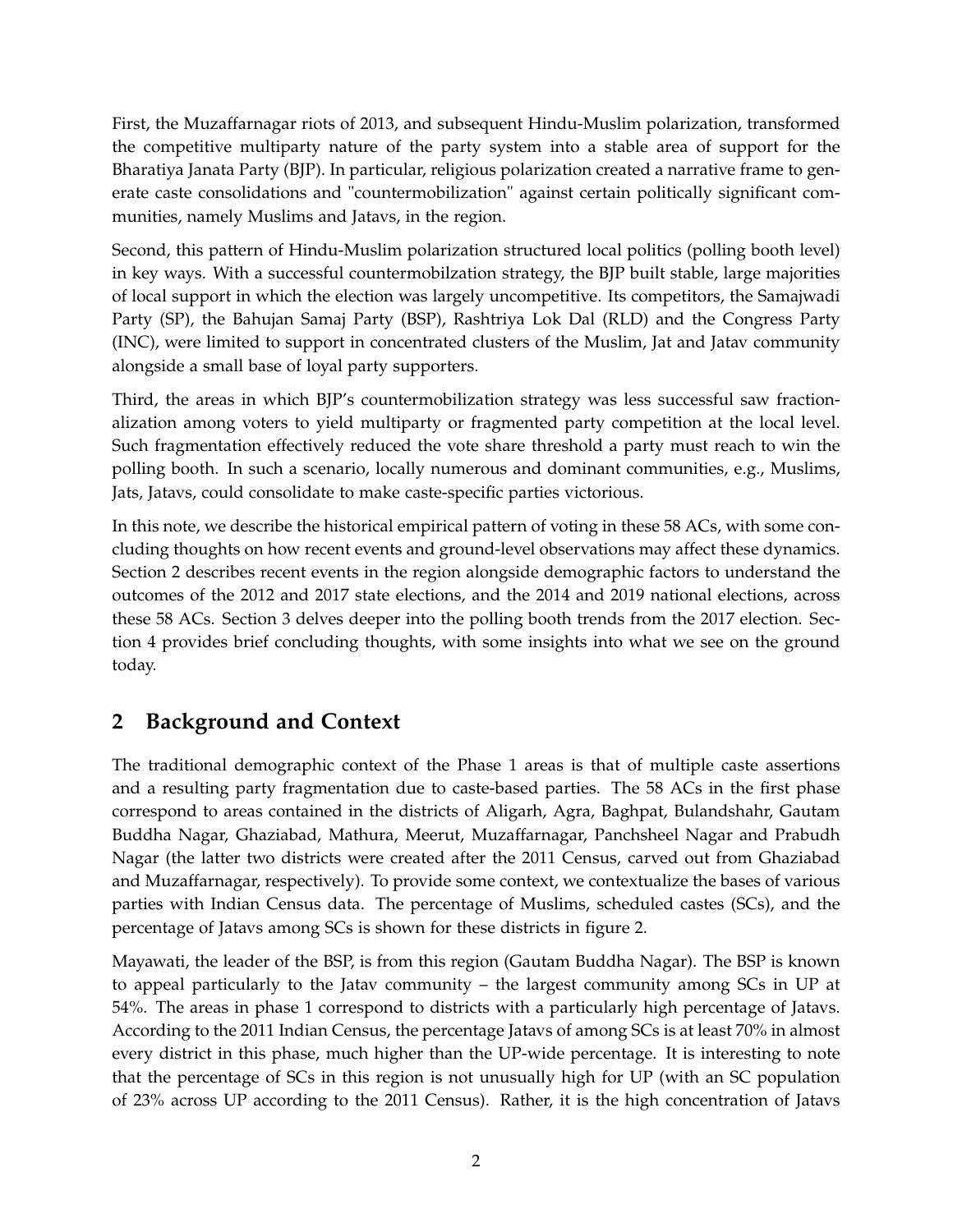among SCs that has traditionally made this region a BSP stronghold.

The Samajwadi Party on the other hand, which is viewed as particularly catering to the Yadav community and the Muslim community, has a weaker base in these areas. While we do not have official caste data, the Yadav community is visibly less numerous in phase 1 areas as compared to much of UP. There is a noticeably large Muslim population in many districts in this region. According to the 2011 Indian Census, 6 out of 9 phase 1 districts have larger Muslim populations than the UP-wide average of 19%. While there are significant Muslim populations in much of the region, in practice a significant portion of the Muslim community in the area has strategically supported the BSP given its numerical strength in the past.

This region also has a vibrant agricultural economy, with noticeable specialization in sugarcane. The Jat community is numerous in this region (although once again we do not have official data), and is a community that has traditionally been linked with the welfare of agriculture here. This Jat-farmer alliance has been crucial in building support for the RLD, a party started by Chaudhary Ajit Singh, son of former Prime Minister Chaudhary Charan Singh. It is today headed by his son, Jayant Chaudhary. It also seen as one of the earliest parties to strike at a stable base of Congress support across India. However, in recent decades the RLD had seen an erosion of support, particularly outside the Jat community.

| <b>Districts</b>     | <b>Muslim Population (%)</b> | <b>SC Population (%)</b> | <b>Jatav Population of SCs (%)</b> |
|----------------------|------------------------------|--------------------------|------------------------------------|
| Agra                 | 9                            | 22                       | 70                                 |
| Aligarh              | 20                           | 21                       | 59                                 |
| <b>Baghpat</b>       | 28                           | 11                       | 68                                 |
| <b>Bulandshahr</b>   | 22                           | 21                       | 75                                 |
| Gautam Buddha Nagar  | 13                           | 6                        | 65                                 |
| Ghaziabad            | 25                           | 17                       | 71                                 |
| <b>Mathura</b>       | 9                            | 20                       | 72                                 |
| <b>Meerut</b>        | 34                           | 18                       | 75                                 |
| <b>Muzaffarnagar</b> | 41                           | 14                       | 75                                 |
| <b>Total</b>         | 23                           | 18                       |                                    |

#### Figure 2: Demographics of Phase 1 Districts

These data show percentages of the Muslim and SC communities in the districts corresponding to the 58 ACs going to the polls in phase 1, according to the 2011 Indian Census. Note that two districts, Panchsheel Nagar and Prabudh Nagar, were carved out from Ghaziabad and Muzaffarnagar, respectively after the Census. As such, the data corresponding to these new districts is included in the census figures for the parent districts.

In September 2013, Muzaffarnagar district saw brutal Hindu-Muslim riots that, according to government data, claimed the lives of more than 60 people and displaced tens of thousands more. The riots purportedly arose from local conflict between the Jat community and the Muslim community, and the resulting Hindu-Muslim polarization transformed the politics of the region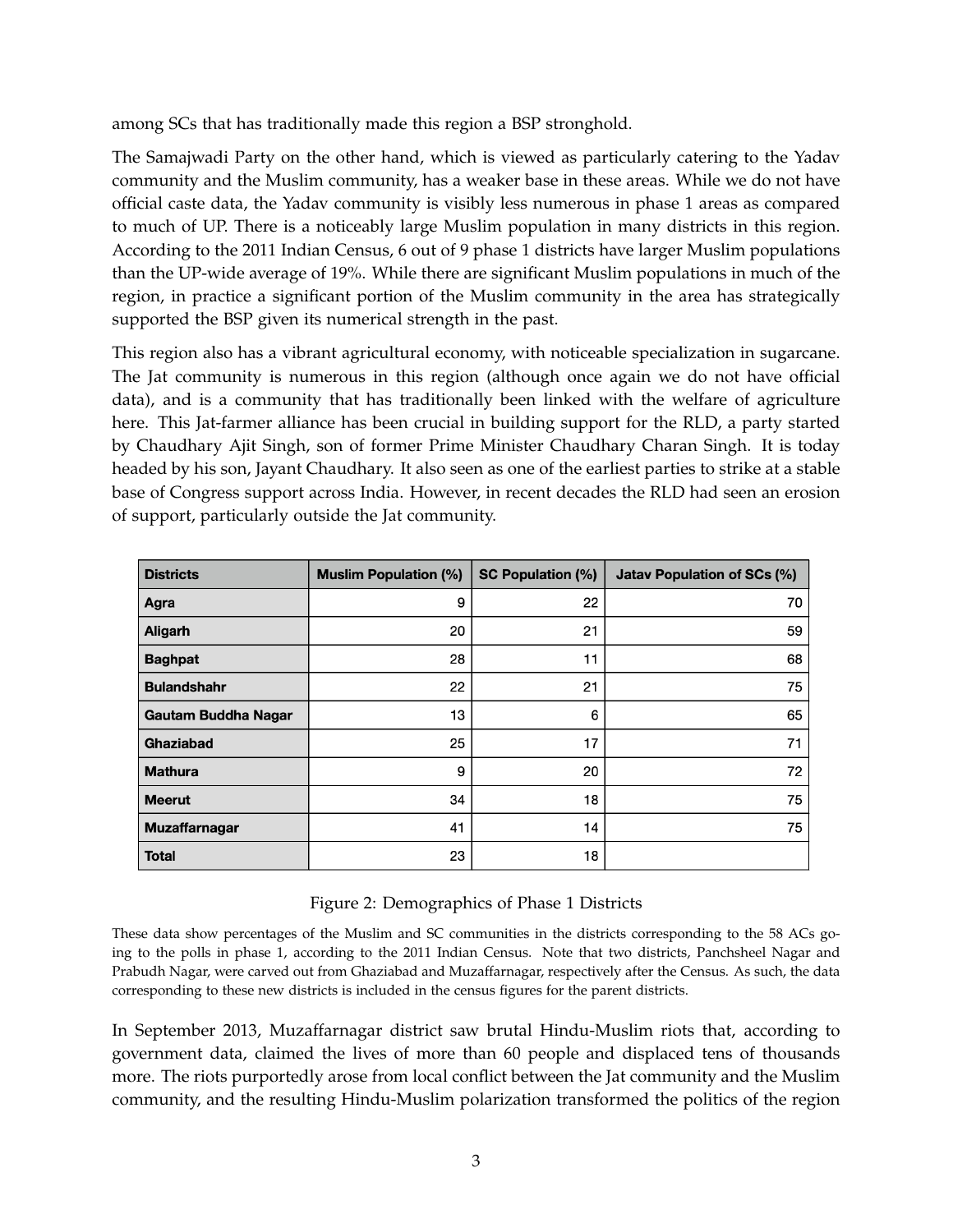and bases of party support. In particular, this event precipitated a wholesale shift of many Hindu voters to the BJP – even among communities, like the Jat community, that had not historically supported the BJP.

| Party      | 2012 | 2014 | 2017 | 2019 |
|------------|------|------|------|------|
| <b>BJP</b> | 10   | 57   | 53   | 46   |
| <b>BSP</b> | 20   | 0    |      |      |
| <b>INC</b> | 5    | 0    |      | 0    |
| <b>RLD</b> | 9    | 0    |      | 4    |
| <b>SP</b>  | 14   |      |      |      |

Figure 3: Seat Share in Phase 1 ACs in Recent Elections

This table displays the seat shares of parties for the 4 most recent elections across the 58 ACs in phase 1. The data for 2012 and 2017 correspond to the winning party for the Vidhan Sabha seat in state elections, whereas the data for 2014 and 2019 correspond to the leading party in the AC in the national election. These data are derived from publicly released documents from the Election Commission of India (ECI).

Figure 3 displays the seat shares in the 2012 and 2017 state elections, and the leading parties in the 2014 and 2019 national elections, across the 58 ACs in phase 1. Until 2012, this region displayed a fragmented party system, in which caste-specific and community-specific appeals and parties associated with these appeals enjoyed electoral success. This changed in the aftermath of the Muzaffarnagar riots, with almost full consolidation of support behind the BJP in the 2014 election onward. Indeed, three of the major players in the pre-2013 era, BSP, SP, and RLD, contested the 2019 national elections in coalition. Even in this scenario, the BJP was ahead in 46 of 58 ACs.

When there is such large-scale Hindu-Muslim polarization, outcomes resemble what political scientist Karen Ferree calls "census elections" – where the full consolidation of Hindus takes advantage of its relative numerical dominance, even in the face of significant Muslim populations. For instance, there were 9 ACs in (undivided) Muzaffarnagar district with 41% Muslim population (figure 2). But, even here, the BJP won 8 out of 9 ACs in the 2017 state election.

In the 2022 state election, the Hindu-Muslim polarization is noticeably dampened. This region was a hotspot in the recent farmer protests, which have generated significant anger against the BJP among the Jat community. In tandem with other economic issues such as joblessness and price rise, there is some consternation against the ruling government. The core empirical question with regard to elections in this region is whether this will generate enough fragmentation in the Hindu vote to prevent a census election scenario, particularly in areas with significant Muslim populations.

### **3 A Detailed Look at the 2017 Election**

In this section, we analyze polling booth results from the 2017 state election in Uttar Pradesh. These data have been digitized and sanitized by *Datalok* and yield records for 21,271 polling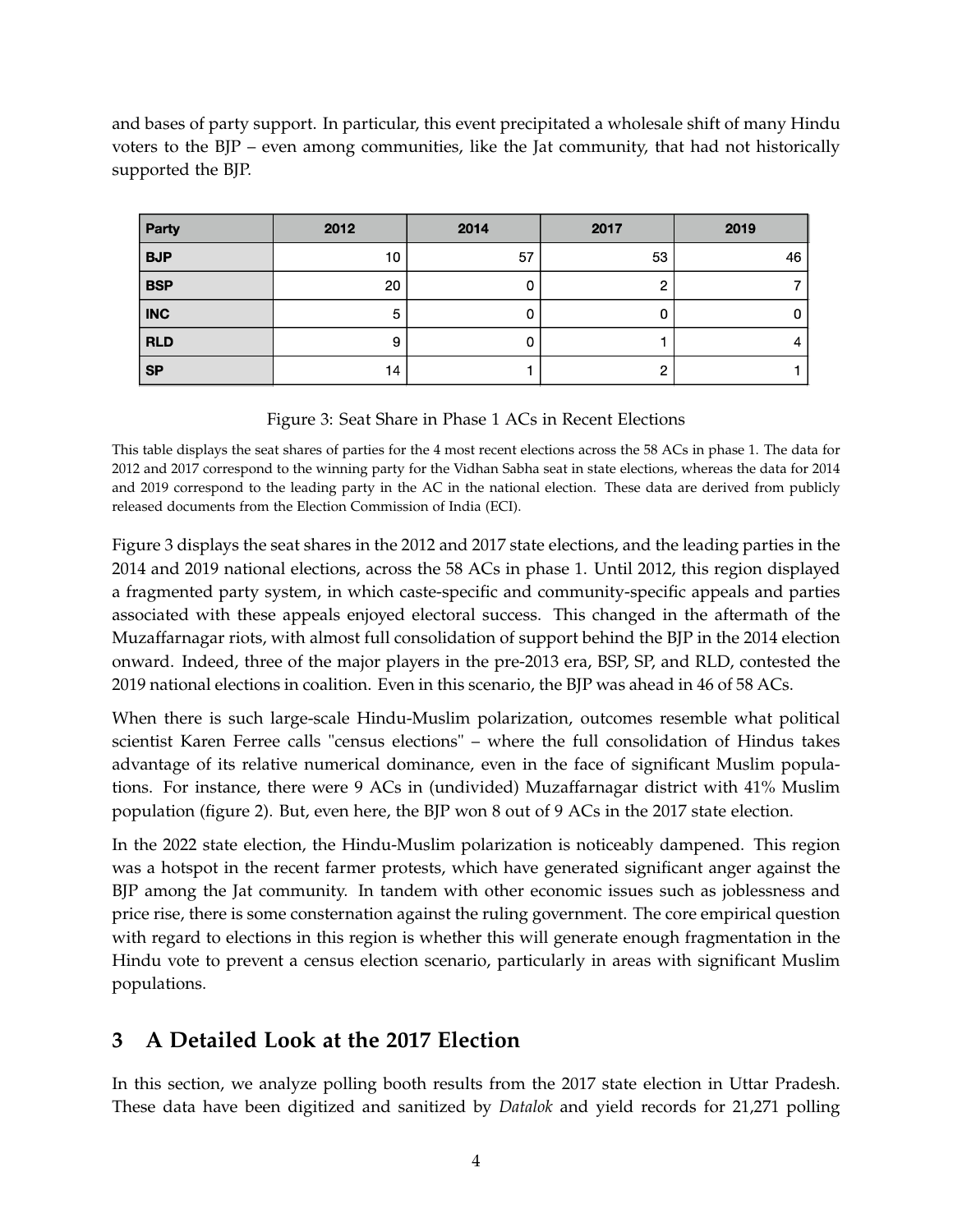booths across 58 ACs.

Polling booth data provide a detailed picture of local politics, as they are not the level at which elections are contested. While analysis of data at the AC level reflect strategic alliances and appeals (what is often referred to as Downsian competition), no such dynamics exist at the polling booth level. Strategic calculations by voters are a function of politics at the constituency and state level and not at the polling booth. The polling booth data, thus, provides an unvarnished picture of the consolidations at the local level for each party.

In this technical analysis, we describe how Hindu-Muslim polarization, which was still very evident in the region's 2017 electoral results, manifest at the local level. It is also an ideal election to understand how the key parties, BSP, RLD, and SP, behave as individual entities – as there was no alliance between them. In 2017, only the SP and INC were in alliance.

Two key empirical findings result from this analysis. First, polarization generated a number of "uncompetitive" polling booths in which consolidation disproportionately favored one party. In areas with presumably fewer Muslim and Jatav voters, there is a large cluster of uncompetitive polling booths that consolidated in favor of the BJP. Second, where there was party fragmentation at the local level, the relative threshold – i.e., required vote share to win a polling booth – was significantly lower. In these scenarios, parties that consolidate vote shares for one community (RLD towards the Jat community and the BSP for the Jatav community) disproportionately benefit.

#### **3.1 Party Fragmentation and Consolidations**

Throughout the rest of this article, we make use a of standard metric of party fragmentation, the effective number of parties (ENP). Intuitively, this measure provides an adjustment for the amount of vote share accrued to a party.

An example will be helpful here. Imagine a place with 4 candidates/parties standing for election. We can imagine a scenario in which the parties all have equal (25%) vote share, or we can imagine a scenario in which one party garners nearly 90% of the vote and another nearly 10% of the vote (with minimal vote for the other two parties). Clearly, all 4 parties are competitive in the first scenario, whereas really only one party has any chance of winning in the second scenario. As such, we would want the "effective" number of parties to be much higher in the first scenario as compared to the second scenario. In both scenarios, 4 parties are competing, so simply tallying the number of parties standing for election does not provide much information. The trick is to incorporate vote shares into the calculation, using a method developed by Laakso and Taagepara known as the effective number of parties index:

$$
ENP = \frac{1}{\sum_{i=1}^{n} p_i^2}
$$

where *p<sup>i</sup>* is the proportion of votes for party *i* and *n* is the number of parties

For the scenarios described above, when all 4 parties have equal vote share the ENP is 4, and when one party has 90% vote share with another receiving 10% vote share the ENP is 1.22. This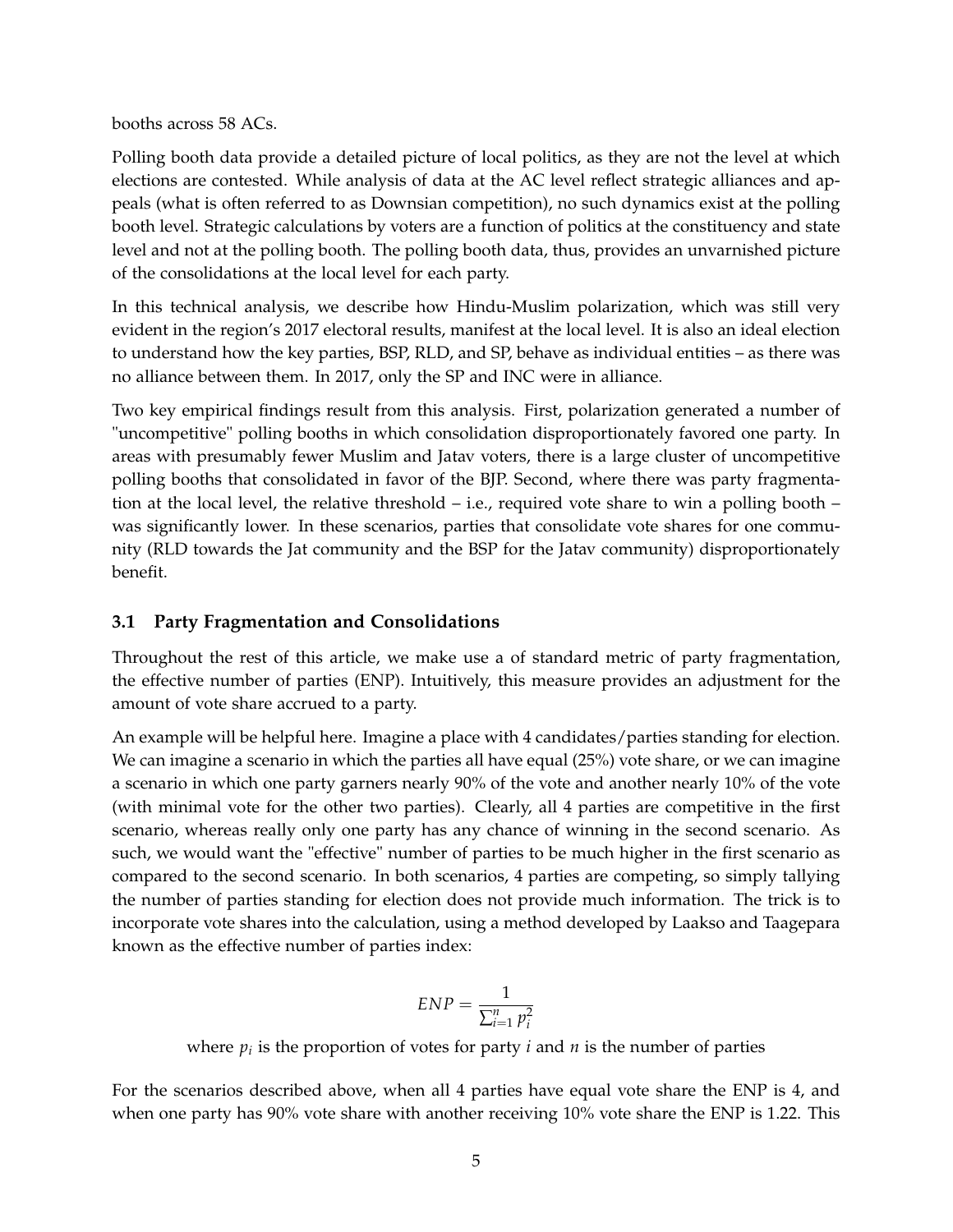captures the fact that in the first scenario all 4 parties are of equal competitiveness while in the second scenario is only one party that is plausibly competitive.

In order to characterize the type of competition in a polling booth with respect to ENP, we classify 4 categories: uncompetitive, bipolar, multiparty, and fragmented. Uncompetitive polling booths are those in which the ENP is less than 1.9, corresponding to a gap (margin of victory or MoV) of more than 20 percentage points between the first place and second place party in two party competition. Bipolar polling booths are those in which ENP is between 1.9 and 2.4, corresponding to a scenario in which the top two parties are within 20 percentage points of each other and a third party has at most 10% vote share. Multiparty polling booths correspond to ENP values between 2.4 and 3, where there are at least 3 parties with reasonably significant vote share. Finally, a fragmented polling booth has an ENP value of greater than 3, corresponding to a scenario in which there are at least 3 equally matched parties and often more than 3 parties with significant vote share.

<span id="page-6-1"></span>

<span id="page-6-2"></span><span id="page-6-0"></span>Figure 4: ENP and MoV in Polling Booths in 2017 for Phase 1 ACs

Figure [4](#page-6-0) provides an analysis of 21,271 polling booths across the 58 ACs in phase 1. Panel [4](#page-6-0)[\(a\)](#page-6-1) provides a histogram of ENP at the polling booth level, with various colors representing whether the polling booth is uncompetitive, bipolar, multiparty, or fragmented. Panel [4](#page-6-0)[\(b\)](#page-6-2) provides a histogram of the margin of victory (MoV) at the polling booth level.

Figure [4](#page-6-0)[\(a\)](#page-6-1) presents a histogram of ENP values at the polling booth level categorized by type of competition. This demonstrates that a little over 40% of polling booth were uncompetitive which ostensibly saw either Hindu consolidation where there was a large majority of Hindus, or Muslim, Jat, or Jatav consolidation for the SP-INC alliance, RLD, and BSP, respectively. A little over 30% of polling booths saw some form of bipolar competition and another 30% saw either multiparty or fragmented party competition. All in all, however, polling booths were not very competitive. Only 13% of polling booth had a margin of victory less than 10 percentage points (figure [4](#page-6-0)[\(b\)\)](#page-6-2). Taken together, this analysis shows there were many local strongholds for various parties in 2017, and that the political opposition will have to wrest control of the more competitive polling booths if it is to eat into BJP's dominance in the region.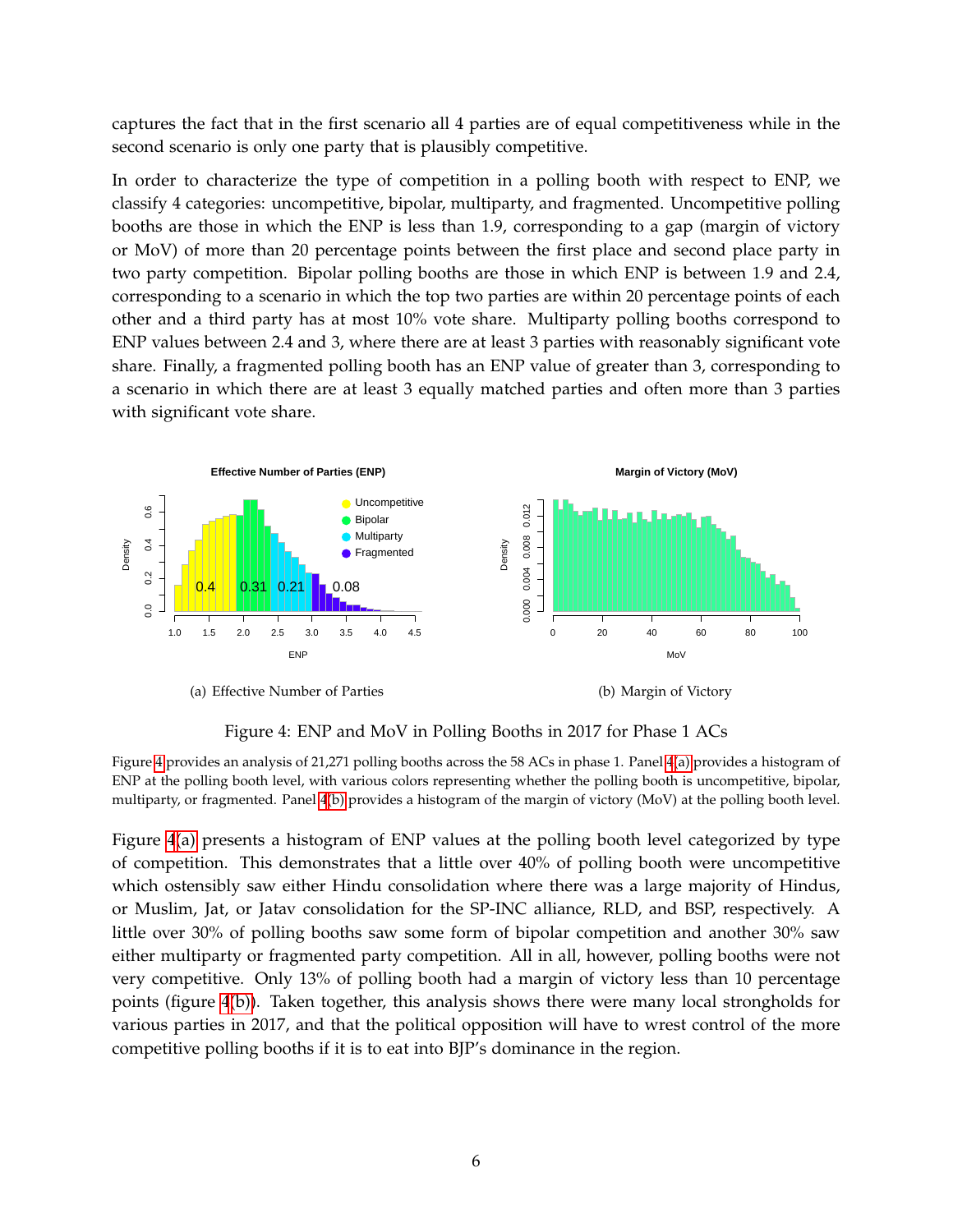#### **3.2 Party Performance at the Polling Booth Level**

One way to understand the performance of parties at the local level is simply to look at the distribution of vote shares at the polling booth level for each major party/alliance, as has been done in figure [5.](#page-7-0) Two major lessons emerge from this figure. First, outside of the BJP, the other major parties had very few areas of significant vote share. The BSP received at least 30% vote share in just 28% of polling booths, and the SP-INC alliance reached that threshold only 23% of the time. This is consistent with the idea that these parties were limited to electoral support in areas where affiliated caste/religious identity groups were clustered. Second, there was significant polling booth level consolidation in favor of the BJP. The BJP had at least 30% vote share in 71% of polling booths and at least 50% vote share in 51% of polling booths. This suggests very significant Hindu consolidation outside of identity groups affiliated with competitor parties.



<span id="page-7-0"></span>Figure 5: Vote Shares across Polling Booths in 2017 in Phase 1 ACs

These histograms display the vote shares for each major party/alliance across the 21,271 polling booths (where the party or alliance competed).

In order to test the claims we observe in the party-level distributions of vote share, we characterize party performance by type of polling booth competition (using ENP values) in figure [6.](#page-7-1)

|                      | <b>BJP</b> | $SP + INC$ | <b>BSP</b> | <b>RLD</b> |
|----------------------|------------|------------|------------|------------|
| <b>Uncompetitive</b> | 66         | 18         | 13         |            |
| <b>Bipolar</b>       | 62         | 15         | 19         | 5          |
| <b>Multiparty</b>    | 55         | 15         | 22         | 8          |
| Fragmented           | 47         | 18         | 23         |            |

<span id="page-7-1"></span>Figure 6: Polling Booths (%) won by Party/Alliance by Polling Booth Type in Phase 1 ACs

This table displays the percentage of polling booths won by each major party/alliance across the 4 types of polling booths classified on the basis of polling booth level ENP values. These data are calculated over the 21,271 polling booths in phase 1 ACs.

Indeed, the BJP wins the lion's share of uncompetitive polling booths (66%), and as the effective number of parties grow to make bipolar, multiparty, and fragmented polling booths, the BJP's performance weakens. In fragmented polling booths, the BJP wins 47% of polling booths – much